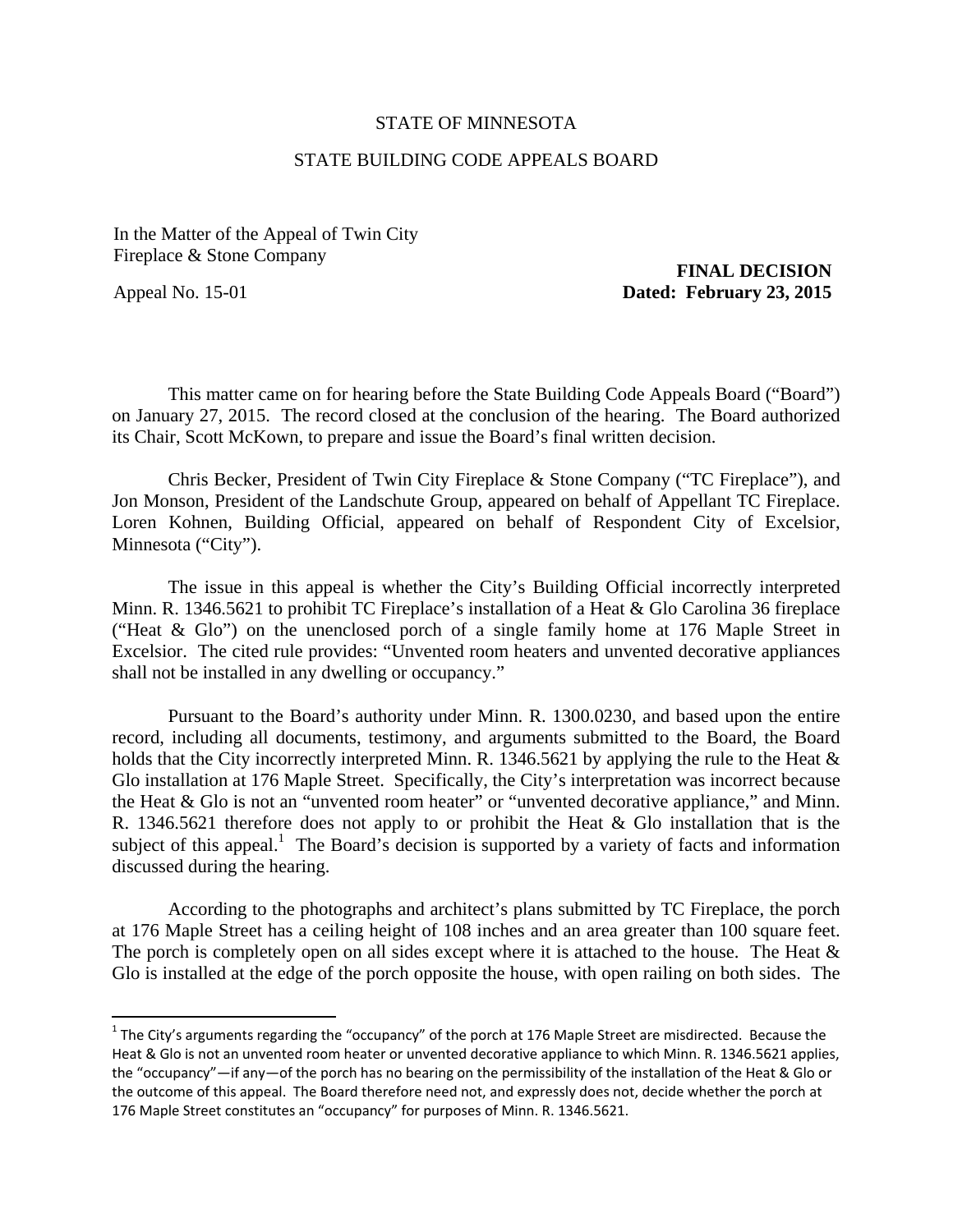Heat & Glo was included in the design of the home when it was submitted for code review. The porch was not included in the energy calculation for the interior of the building. The building permit issued by the City for the Heat & Glo's installation indicates that it is an outdoor fireplace, and the porch location where the Heat  $\&$  Glo is installed is, in fact, outdoors. According to the Building Official, as of the date of the hearing, the City had not completed inspection of the Heat & Glo beyond concluding that it was an unvented room heater prohibited by Minn. R. 1346.5621.

The manufacturer's installation instructions for the Heat  $\&$  Glo state that the unit is an "outdoor decorative gas appliance" tested and certified under ANSI Z21.97-2014. instructions warn that the unit is "for outdoor use only" and never to be used in an enclosed space. The instructions also set forth minimum specifications for the requisite outdoor installation and use, which permit installation on a porch with at least one open wall, minimum porch area of 96 square feet, minimum ceiling height of 82 inches, and minimum distance of 49.5 inches from the top of the unit to the ceiling.

Minnesota Rule 1346.5621 deletes from the State Building Code a section of the International Fuel Gas Code ("IFGC") that would have permitted unvented room heaters tested in accordance with ANSI Z21.11.2 and installed in accordance with that ANSI standard and the manufacturer's installation instructions. The deleted section is replaced by a blanket prohibition on unvented room heaters, which was not intended to apply to appliances classified as anything other than unvented room heaters or unvented decorative appliances. The Heat & Glo, which is tested and listed under ANSI Z21.97—not ANSI Z21.11.2—is not an unvented room heater or unvented decorative appliance, and Minn. R. 1346.5621 does not apply to the Heat & Glo.

The 2012 International Fuel Gas Code ("IFGC"), which took effect in Minnesota on January 24, 2015, codifies the long-existing distinction between an "outdoor decorative appliance" such as the Heat & Glo and an "unvented room heater" or "unvented decorative appliance" subject to Minn. R. 1346.5621. Consequently, under Minnesota's current building code: "Permanently fixed-in-place outdoor decorative appliances shall be tested in accordance with ANSI Z21.97 and shall be installed in accordance with the manufacturer's instructions." IFGC § 636.1 (2012) (incorporated by reference by Minn. R. 1346.5050 (2015)).

As a result of the foregoing, the Board finds and concludes that:

- (1) Minnesota Rule 1346.5621 applies only to unvented room heaters and unvented decorative appliances, and does not apply to outdoor decorative appliances;
- (2) the Heat  $&$  Glo is an outdoor decorative appliance, not an unvented room heater or unvented decorative appliance;
- (3) the City incorrectly interpreted Minn. R. 1346.5621 by concluding that the rule applies to the Heat & Glo installed at 176 Maple Street;
- (4) IFGC § 636.1 (2012) governs the installation of outdoor decorative appliances in Minnesota.